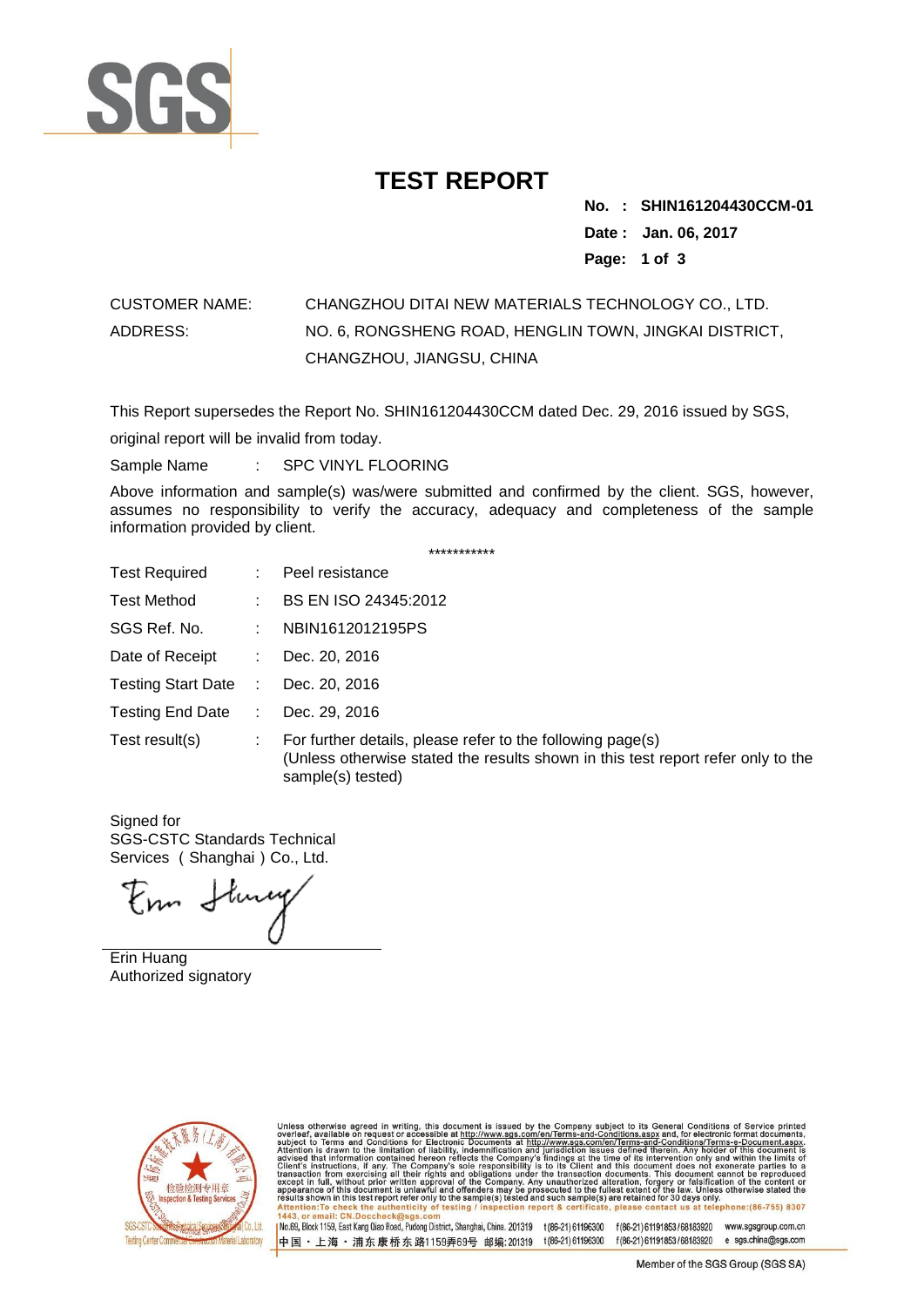

## **TEST REPORT**

**No. : .SHIN161204430CCM-01 Date : Jan. 06, 2017 Page: 2 of 3**

Lab environmental condition: 23±2℃, 50±5%RH

Test result:

| Test method                    | Test direction                                                     | The separation force (N/50mm) |               |  |  |
|--------------------------------|--------------------------------------------------------------------|-------------------------------|---------------|--|--|
|                                |                                                                    | Individual value              | Average value |  |  |
|                                |                                                                    | 80                            |               |  |  |
|                                | Machine direction                                                  | 90                            | 85            |  |  |
| <b>BS EN ISO</b><br>24345:2012 |                                                                    | 90                            |               |  |  |
|                                |                                                                    | 65                            |               |  |  |
|                                | Across machine direction                                           | 75                            | 70            |  |  |
|                                |                                                                    | 70                            |               |  |  |
| Remark                         | Specimen dimension: 150mm×50mm×4mm, 6pcs (3pcs for each direction) |                               |               |  |  |
|                                | Loading rate: 100mm/min                                            |                               |               |  |  |

\*\*\*\*\*\*\*\*\* To be continued\*\*\*\*\*\*\*\*\*



Unless otherwise agreed in writing, this document is issued by the Company subject to its General Conditions of Service printed overleaf, available on request or accessible at http://www.sgs.com/en/Terms-and-Conditions.as

INc.69, Block 1159, East Kang Qiao Road, Pudong District, Shanghai, China. 201319 t(86-21)61196300 f(86-21)61191853/68183920 www.sgsgroup.com.cn 中国 · 上海 · 浦东康桥东路1159弄69号 邮编:201319 t(86-21)61196300 f(86-21)61191853/68183920 e sgs.china@sgs.com